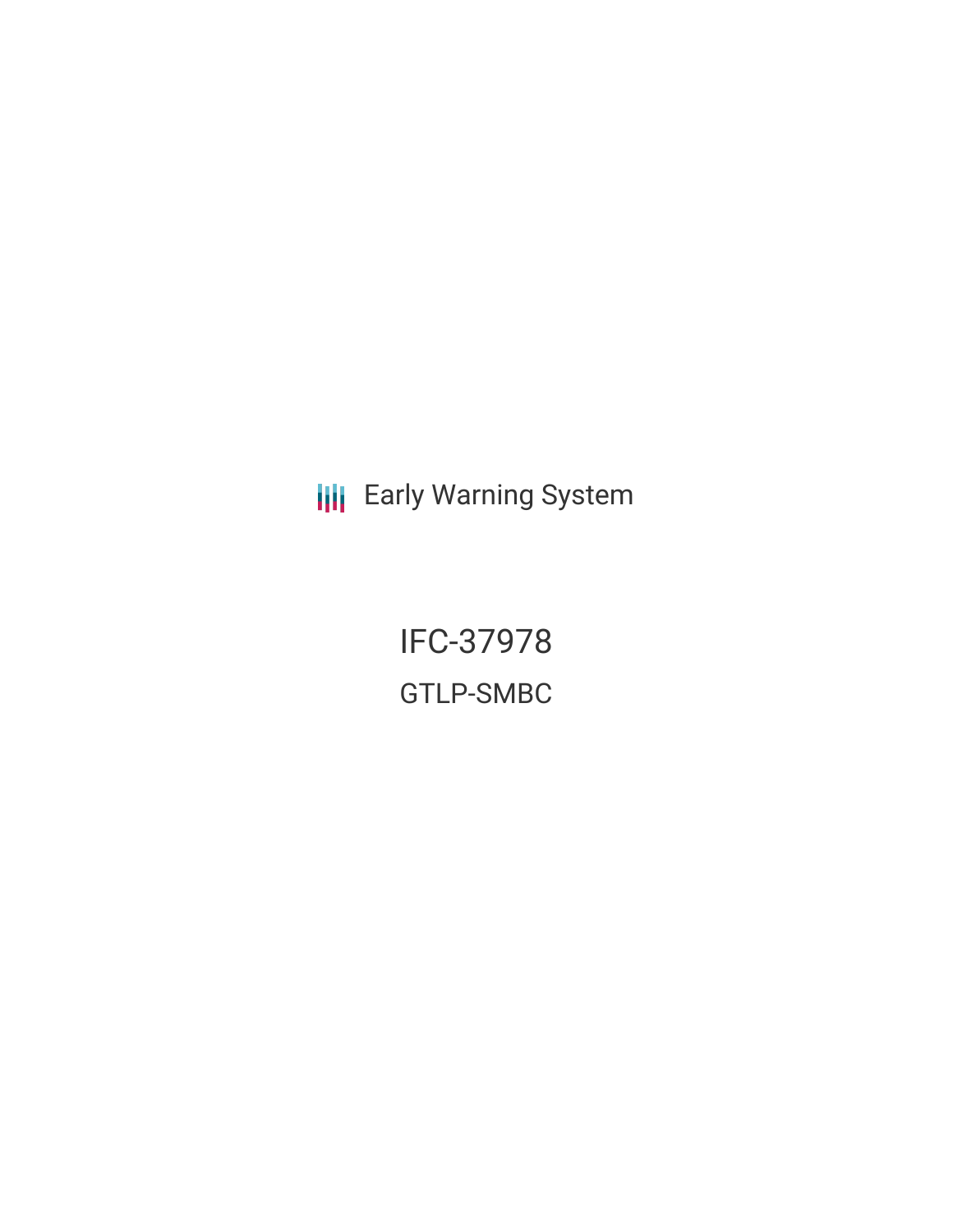

# **Quick Facts**

| <b>Financial Institutions</b>  | International Finance Corporation (IFC) |
|--------------------------------|-----------------------------------------|
| <b>Status</b>                  | Approved                                |
| <b>Bank Risk Rating</b>        | FI.                                     |
| <b>Voting Date</b>             | 2016-05-22                              |
| <b>Borrower</b>                | Sumitomo Mitsui Banking Corporation     |
| <b>Sectors</b>                 | Finance                                 |
| <b>Investment Type(s)</b>      | Loan                                    |
| <b>Investment Amount (USD)</b> | \$500.00 million                        |
| <b>Loan Amount (USD)</b>       | \$500.00 million                        |
| <b>Project Cost (USD)</b>      | \$1,000.00 million                      |
|                                |                                         |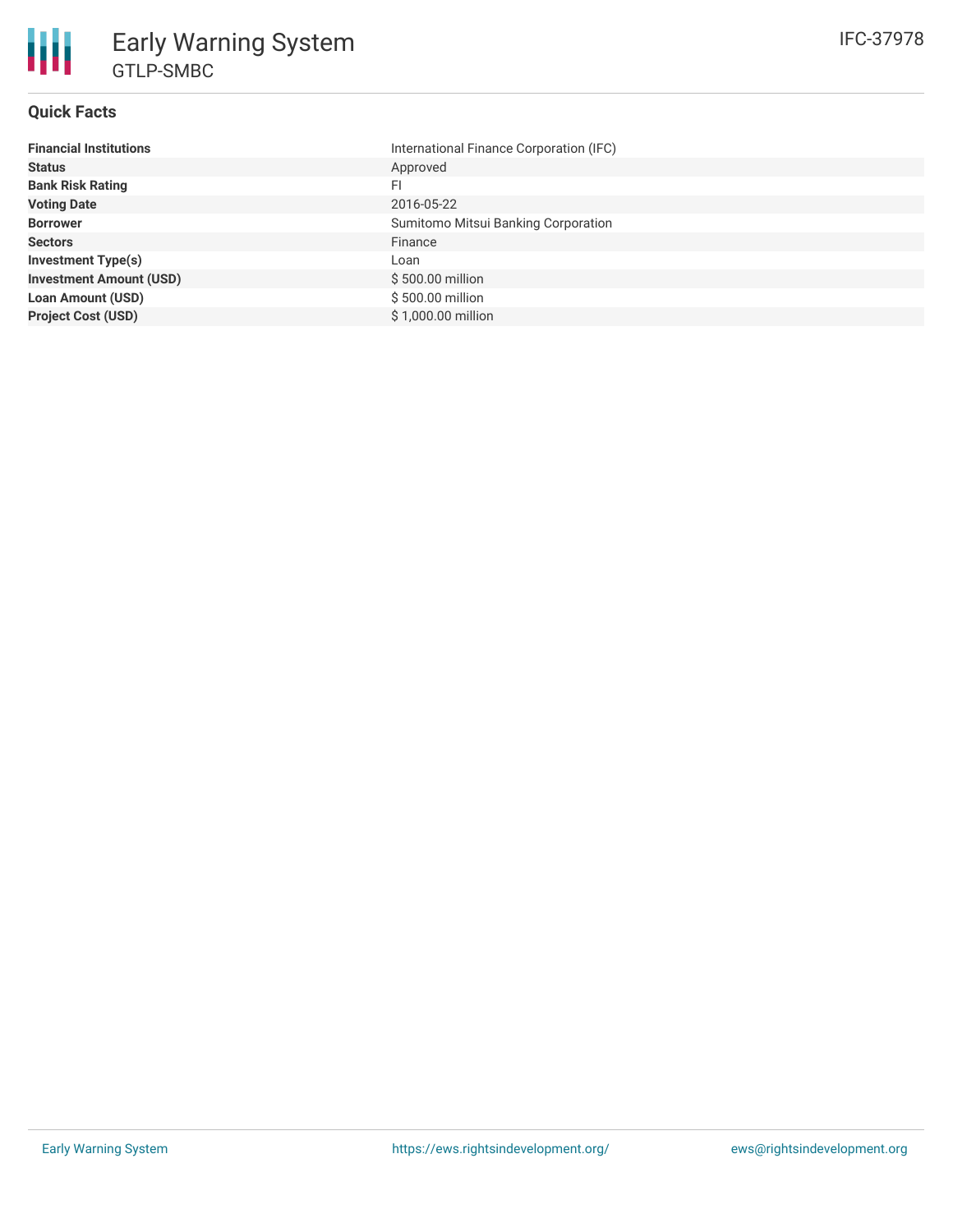## **Project Description**

According to IFC website, The proposed project falls under the Global Trade Liquidity Program, an innovative and well received trade finance program launched by the International Finance Corporation in 2009. GTLP provides liquidity or guarantees to global or regional banks with large financial institution networks. Through GTLP, banks are able to grow their credit limits, manage risk, and support trade in the emerging markets. The proposed project involves establishing a funded risk sharing facility with Sumitomo Mitsui Banking Corporation for up to US\$1.0 billion to share the risk on a portfolio of emerging market issuing banks.

The facility is expected to have the following development impacts:

1. Increased access to finance: The project will increase access to finance for the Emerging Market importers and exporters. Improved availability of credit is expected to benefit producers and importers, including SMEs) along the value chain and therefore support growth, sustain employment, and encourage the generation of higher incomes.

2. Strong demonstration effect through partnership with a major international bank and by mobilizing other program participants to support trade finance, the Project will have a strong demonstration effect by encouraging greater local/regional bank participation in EM trade finance which will increase access to finance for importers and exporters.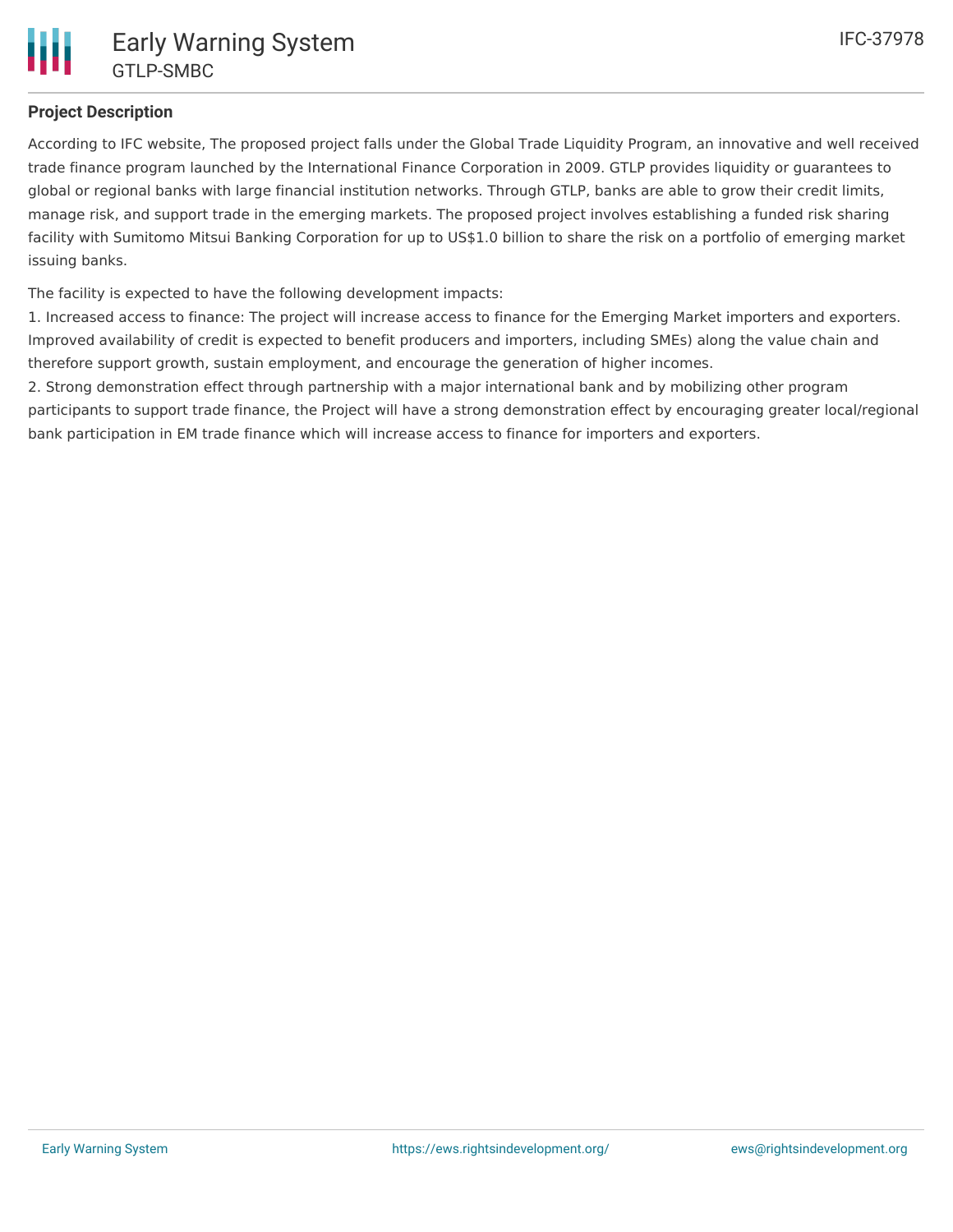### **Investment Description**

• International Finance Corporation (IFC)

### **Financial Intermediary**

Financial Intermediary: A commercial bank or financial institution that receives funds from a development bank. A financial intermediary then lends these funds to their clients (private actors) in the form of loans, bonds, guarantees and equity shares. Financial intermediaries include insurance, pension and equity funds. The direct financial relationship is between the development bank and the financial intermediary.

Sumitomo Mitsui Banking [Corporation](file:///actor/1018/) (Financial Intermediary)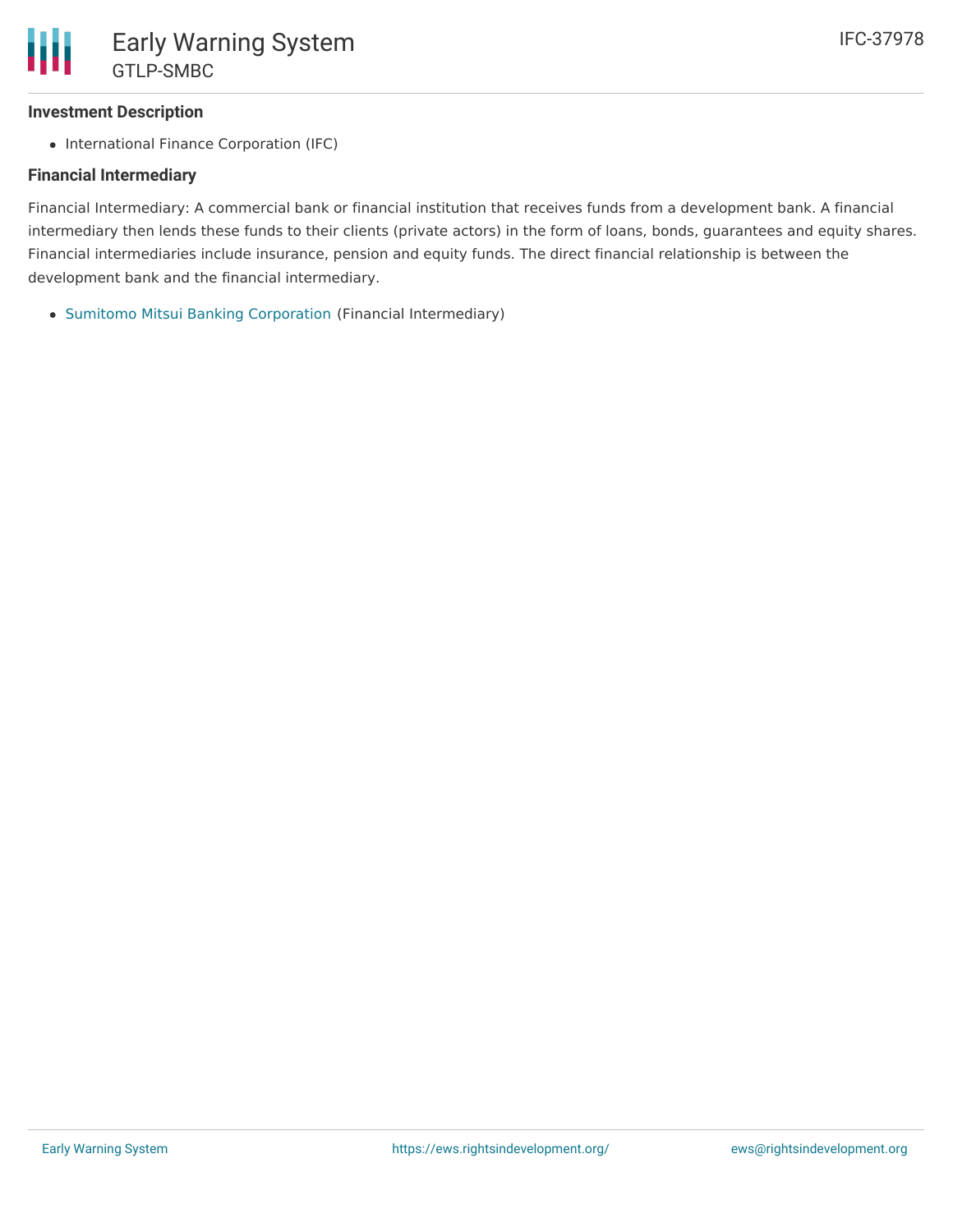SMBC was established in April 2001 through the merger of two leading banks: The Sakura Bank, Limited and The Sumitomo Bank, Limited. It is a wholly owned subsidiary (and the core unit) of the Sumitomo Mitsui Financial Group, a financial conglomerate including other financial services such as deposit taking, lending, securities retail sales and trading, securities investment, funds transfers, foreign exchange, insourcing of financial futures transactions, corporate bond trustee and custody services, trust bank business, investment trust sales, securities intermediary business, retail sales of insurance products, and other credit related businesses.

SMBC is one of Japan's leading banks with an extensive network domestically and growing international presence. The Bank has 441 branches/offices in Japan (excluding subbranches and agencies), 17 overseas branches (excluding subbranches and representative offices) globally, and over 28,000 employees.

As of September 30, 2015, the Bank had total assets of JPY156,487.5 billion, of which total loans constituted 44% or JPY68,796.9 billion. Total deposits equaled JPY92,002.9 billion and total equity of JPY6,313.2 billion at the end of the period. It has a relatively strong liquidity position and good credit quality. While it has a significant track record in Asia with a dominant position in Japanese consumer and corporate finance, its strategy is to expand its global presence and customer base.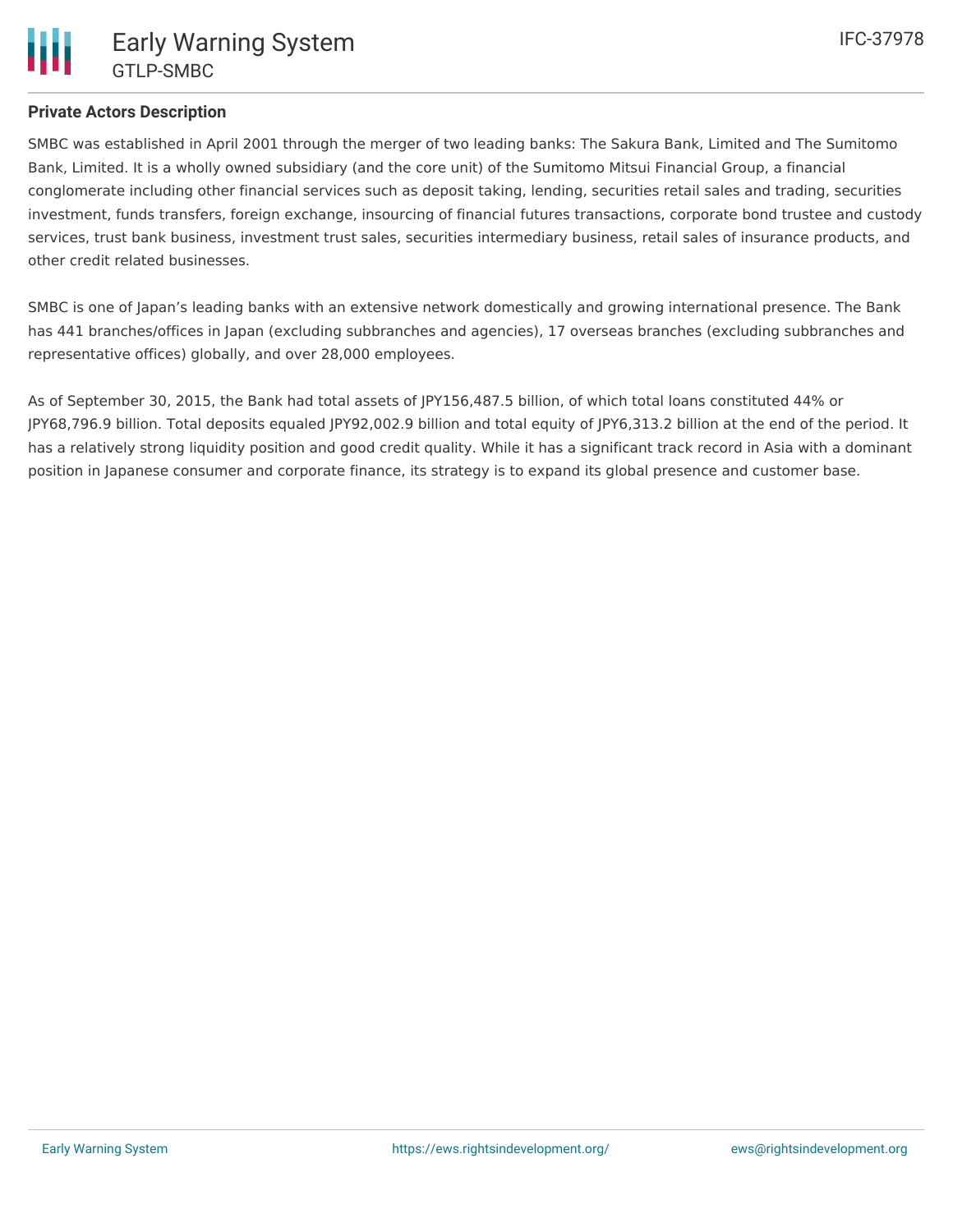#### **Contact Information**

Philip Janoff Email Address: Philip\_Janoff@smbcgroup.com Global Trade Finance Department Sumitomo Mitsui Banking Corporation 277 Park Avenue, New York, NY 10172

Jun Otsubo Email Address: Jun\_Otsubo@smbcgroup.com Global Trade Finance Department Sumitomo Mitsui Banking Corporation 277 Park Avenue, New York, NY 10172

General IFC Inquiries IFC Corporate Relations 2121 Pennsylvania Avenue, NW Washington DC 20433 Telephone: 202-473-3800 Fax: 202-974-4384

#### **ACCOUNTABILITY MECHANISM OF IFC**

The Compliance Advisor Ombudsman (CAO) is the independent complaint mechanism and fact-finding body for people who believe they are likely to be, or have been, adversely affected by an IFC or MIGA- financed project. If you submit a complaint to the CAO, they may assist you in resolving a dispute with the company and/or investigate to assess whether the IFC is following its own policies and procedures for preventing harm to people or the environment. If you want to submit a complaint electronically, you can email the CAO at CAO@worldbankgroup.org. You can learn more about the CAO and how to file a complaint at http://www.cao-ombudsman.org/